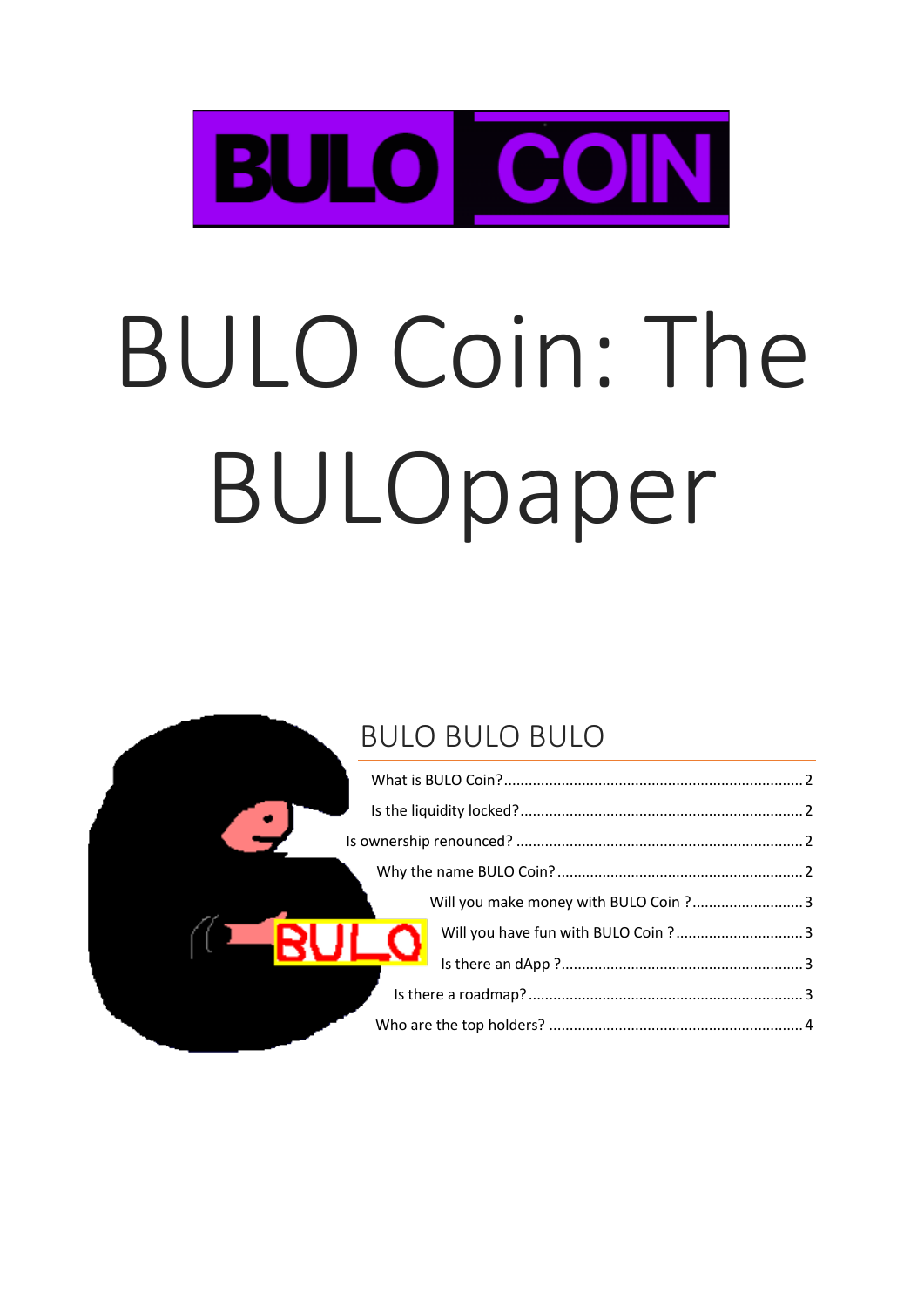# <span id="page-1-0"></span>What is BULO Coin?

BULO Coin is a real shitcoin with absolutely no use case and no roadmap! It was created to have fun with the Algorand ecosystem and community.

It is ASA N°**498684064** <https://algoexplorer.io/asset/498684064>

# <span id="page-1-1"></span>Is the liquidity locked?

#### Yes!

The liquidity is provided via Tinyman.org and the liquidity pool token is ASA N°**498705616** <https://algoexplorer.io/asset/498705616>

You can see here in tinylock that the initial liquidity of 399 liquidity pool tokens is locked until year 2030[: https://tinylock.org/search?asa1=498684064](https://tinylock.org/search?asa1=498684064)

It is in the wallet XR7D74QDBFXMLCO5C42ABHJWDOHMQ6K3OIFDUNLNA4AJRPYPQG63ONVLKI controlled by tinylock.

The address RYGAYDBUXXWHKMMF3SKK2JME22EF4PD47QBMQY3NLYMIXT3ZNZEIIW3VU4 is the tinyman liquidity pool address.

The dev knows we need more liquidity but unfortunately today (2nd of January 2022) tinyman has some security concerns and unlocked liquidity had to be removed.

# <span id="page-1-2"></span>Is ownership renounced?

#### Yes!

You can also see in tinylock that there are no manager account, no clawback account, and no freeze account, ownership is renounced! <https://tinylock.org/search?asa1=498684064>

You can double check on the "technical information" tab on algoexplorer: <https://algoexplorer.io/asset/498684064>

# <span id="page-1-3"></span>Why the name BULO Coin?

While the BULO Coin has no use case and no roadmap, the BULO has a background: it plays a big role in the "Erasme Legacy" lore. "Erasme Legacy" is a fun NFT project on the WAX blockchain. It wasn't updated since a long time, but it may one day (no promise here, just wishful thinking)

Learn more about "Erasme Legacy" and the BULO's background here:<https://erasme-legacy.site/>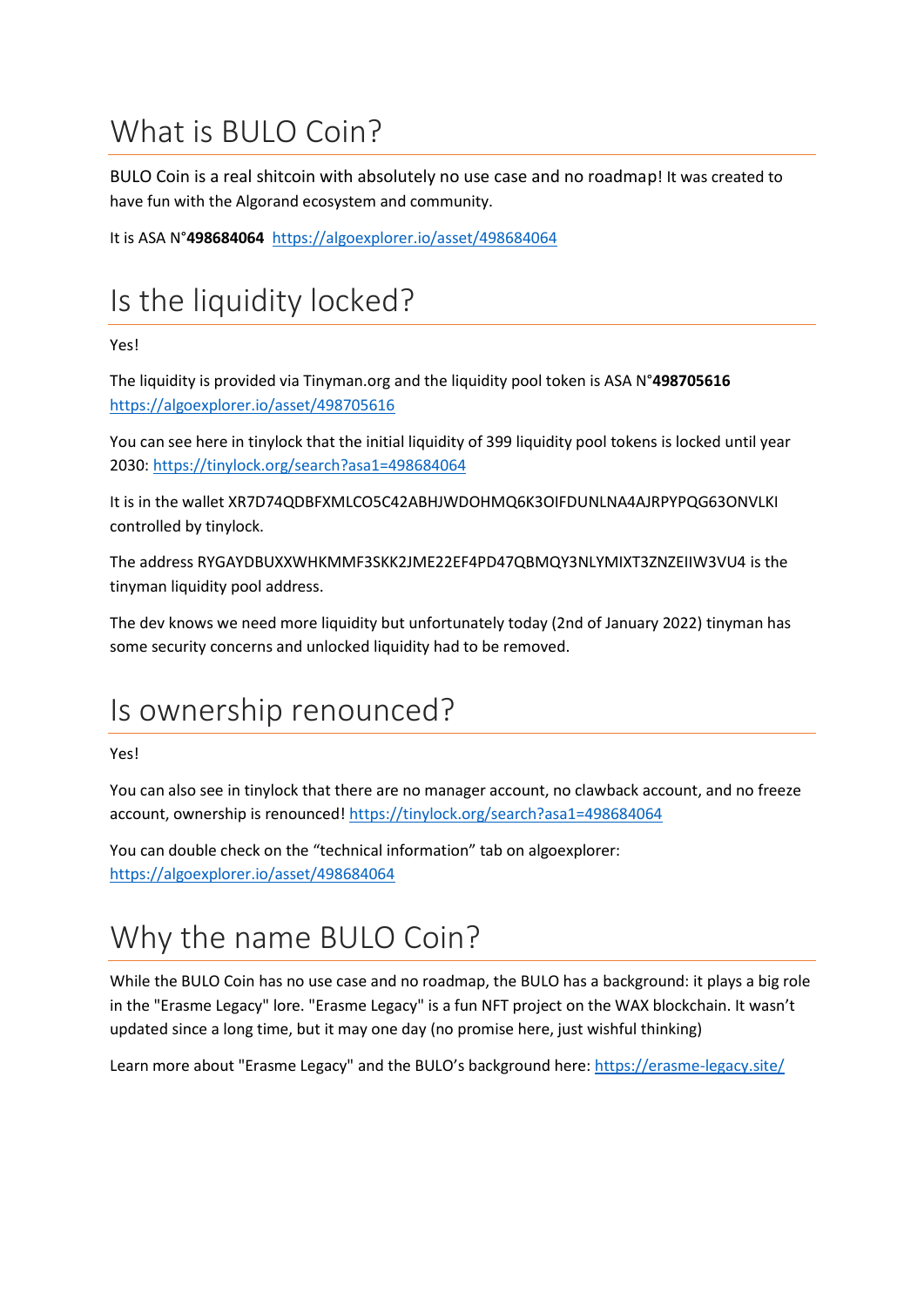# <span id="page-2-0"></span>Will you make money with BULO Coin ?

No, probably not. These is a tiny chance you will make money. There is a huge chance you will lose money

# <span id="page-2-1"></span>Will you have fun with BULO Coin ?

Yes, a lot of fun!

# <span id="page-2-2"></span>Is there an dApp ?

Yes, but it's shitty.<https://app.bulocoin.site/>

You can connect using wallet connect, see your Algo, BULO and ALGO-BULO liquidity pool tokens.

You can also opt-in the ASA if it's not already done.

## <span id="page-2-3"></span>Is there a roadmap?

No, as it should be with all real genuine shitcoins!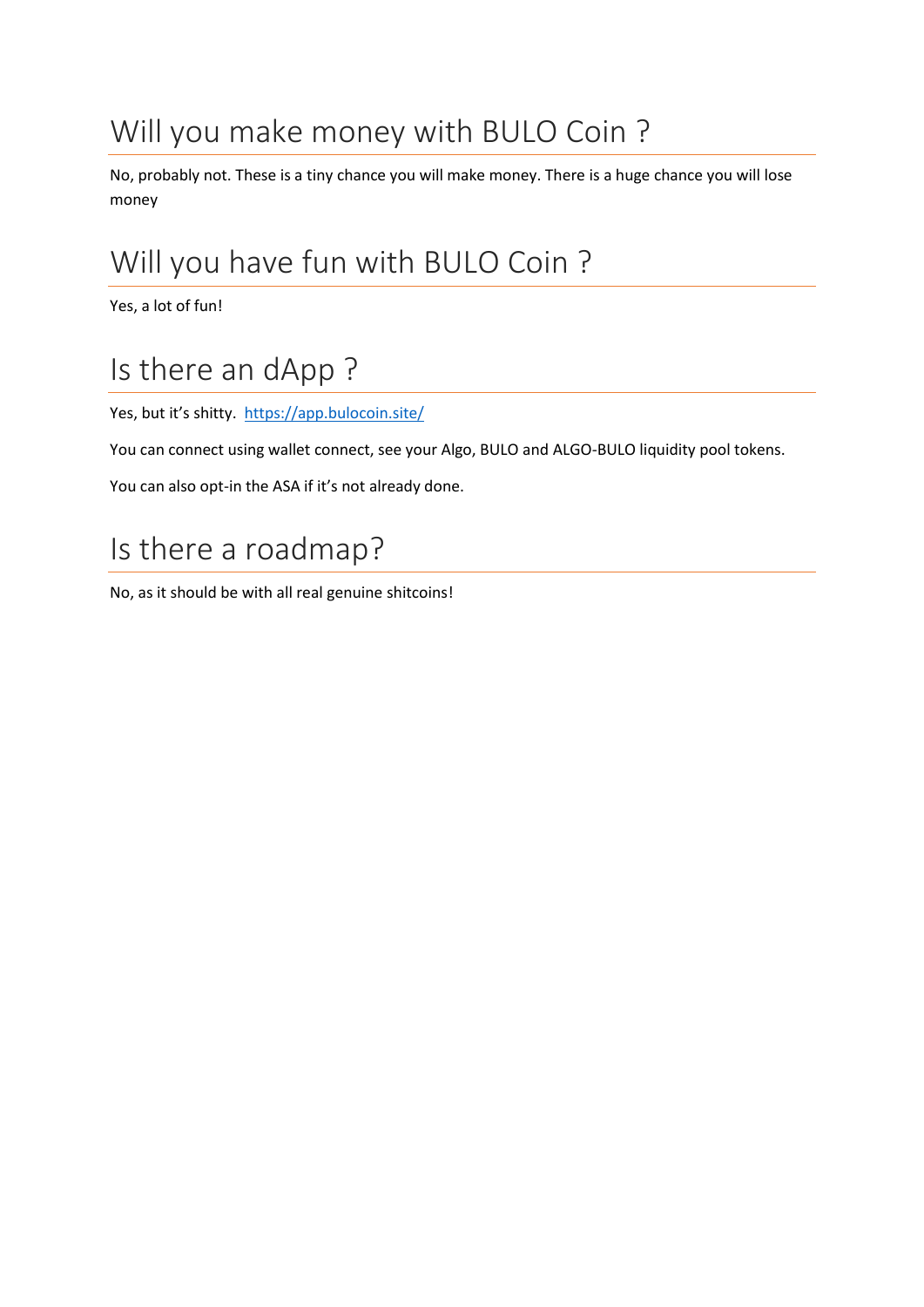## <span id="page-3-0"></span>Who are the top holders?

You can check the top holders on Algoexplorer on the "Holders" tab.

Here is a screenshot taken the 2<sup>nd</sup> of January 2022:

| <b>Address</b>                                             | <b>Balance</b>      |
|------------------------------------------------------------|---------------------|
| JI2OYVVAU7XONKPZJJ4SW2IT6SIJ55SMGP4R4HFPAPBIVIWYEQVEJUEP2E | 436,827,645.91 BULO |
| MKCSLHS32KO5NIBA76O5JKYZOJXIWRNPEBZP3HZ57GXCKTK2P3RPUWOFDI | 200,000,000 BULO    |
| GNSWMZIMRBYILF6BH3JTR3JLEZT4OH5ZNW4IFU4VR4DSMLHBMDRXQOTG3E | 55,623,519.6 BULO   |
| VHSFEBLMIU2IC3C55WAK3CGMKVQH25NYMBWT7US3XOM26IU2YCHWZXA63E | 50,000,000 BULO     |
| PYBWHUZJCBBKAWR76JT6EE7B5KFGOIY3ZEPFQQEQMANRSTRS4F244CNPSU | 50,000,000 BULO     |
| ZVDJLJOWTNMLLPT7PSO25M7K5K6T3XG5XZQTYBYYCEZPNO5WMHGS6CBUPQ | 50,000,000 BULO     |
| RYGAYDBUXXWHKMMF3SKK2JME22EF4PD47QBMQY3NLYMIXT3ZNZEIIW3VU4 | 22,752,051.58 BULO  |
| PBWUALILPFWEWIM2336MAOWDGQCGGUYOVCKJDFMCN2PBORV32ONV5I2IO4 | 10,000,000 BULO     |
| X55UPHYDXVY2Q4IMLCV6HQ5MHU4X3HULBKOBBO4OOYYUHRJUV4CHBY7GTI | 9,621,840.64 BULO   |
| FUODG6JGRP42JHBZ7UWXBTDYT7AXYVMCVYB7OUQ3ISEVPGHZGFBYROCCUY | 9,210,198.77 BULO   |

#### **Here are the known wallets:**

- JI2OYVVAU7XONKPZJJ4SW2IT6SIJ55SMGP4R4HFPAPBIVIWYEQVEJUEP2E : **It's the dev wallet**
- MKCSLHS32KO5NIBA76O5JKYZOJXIWRNPEBZP3HZ57GXCKTK2P3RPUWOFDI : **It's 20 % of the supply locked until April 2022 in tinylock (these coins will be sent back to the dev wallet once the lock expire)**
- GNSWMZIMRBYILF6BH3JTR3JLEZT4OH5ZNW4IFU4VR4DSMLHBMDRXQOTG3E : **it's the dev's personal shitcoin wallet**
- VHSFEBLMIU2IC3C55WAK3CGMKVQH25NYMBWT7US3XOM26IU2YCHWZXA63E, PYBWHUZJCBBKAWR76JT6EE7B5KFGOIY3ZEPFQQEQMANRSTRS4F244CNPSU, ZVDJLJOWTNMLLPT7PSO25M7K5K6T3XG5XZQTYBYYCEZPNO5WMHGS6CBUPQ : **They are 3 close friends of the dev, lovers of the BULO since the beginning more than 15 years ago. These people only hold BULO coins, they discovered Algorand when told them about the BULO coin.**
- RYGAYDBUXXWHKMMF3SKK2JME22EF4PD47QBMQY3NLYMIXT3ZNZEIIW3VU4: **The tinyman liquidity pool. The dev knows we need more liquidity but unfortunately today (2nd of**